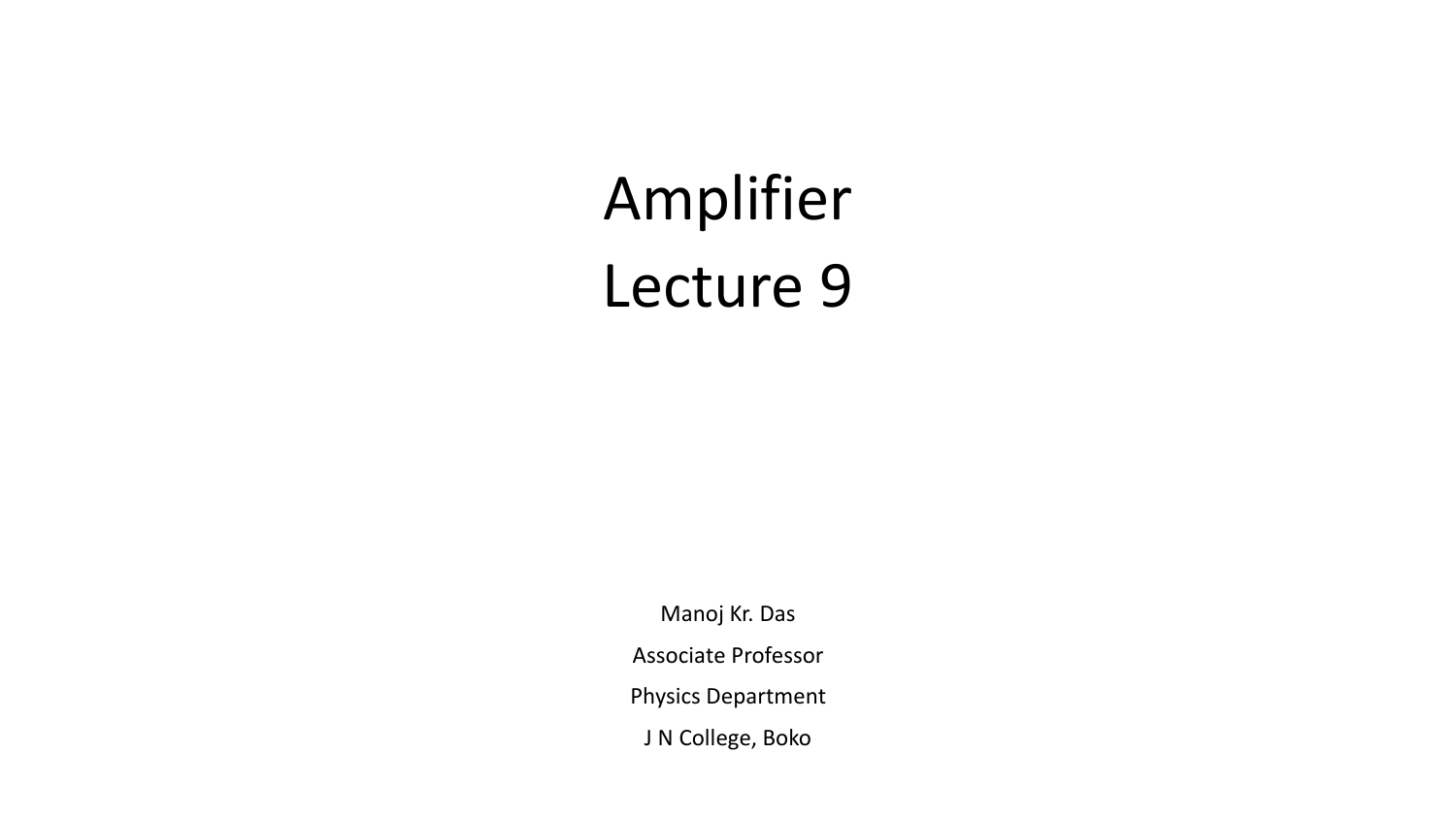## **Common Emitter Amplifier:**

All types of transistor amplifier operate AC signal input which alternate a positive value and a negative value, the amplifier circuit to operate between the maximum value is required. This is achieved by using biasing. Biasing is an important in amplifier design as it establishes the correct operating point of the transistor amplifier ready to receive the signal, thereby reducing any distortion to the output signal.

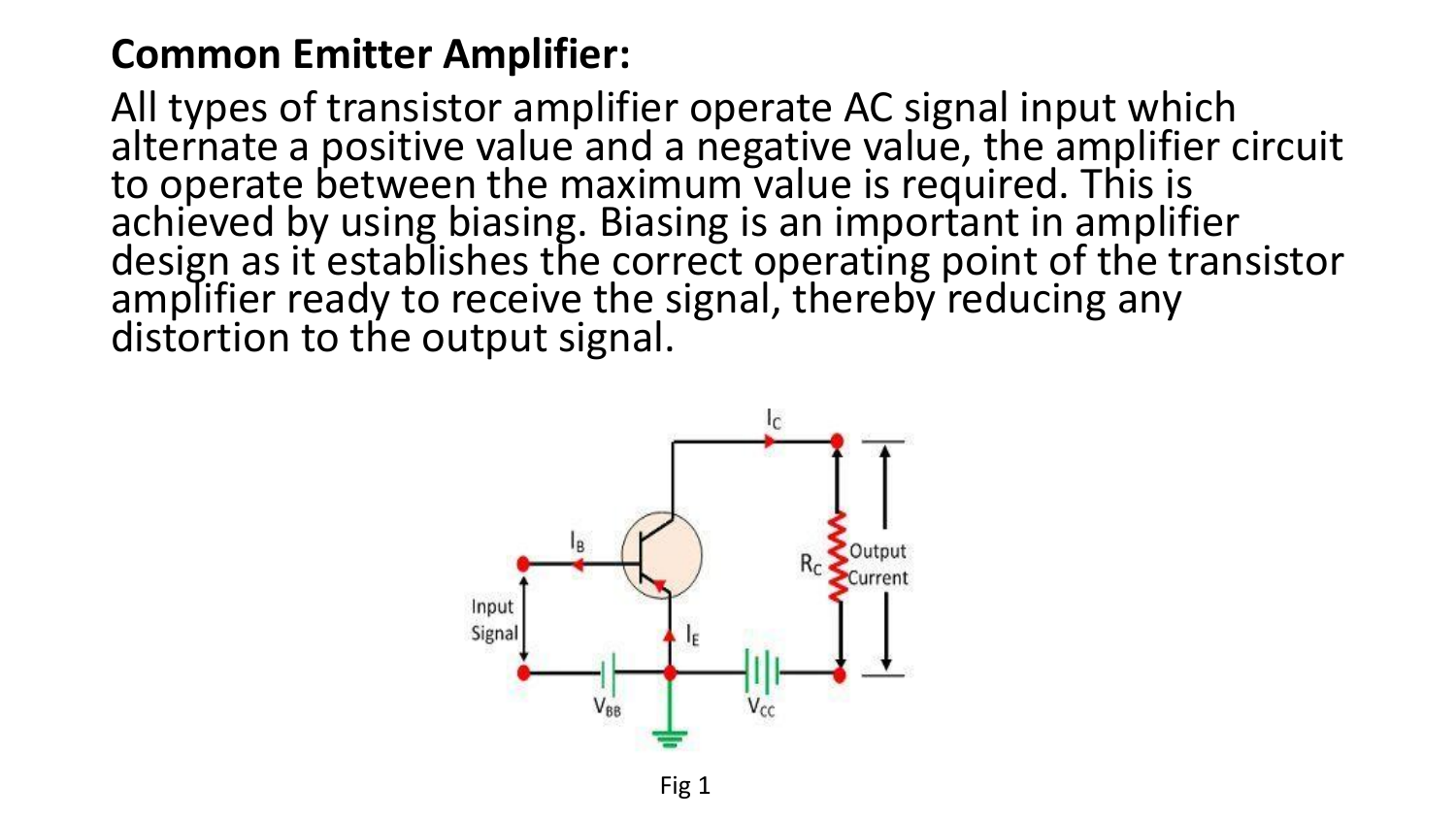The single base common emitter circuit is also known as voltage divider biasing. Here the input circuit is connected between emitter and base and output is taken from the collector and emitter. Thus the emitter is common to both the input and output circuit. The amplification factor are

$$
\beta = \frac{\partial I_C}{\partial I_B}
$$

 $\alpha =$  $\partial I_C$  $\partial I_E$ 

Therefore

$$
\beta = \frac{\alpha}{1 - \alpha}
$$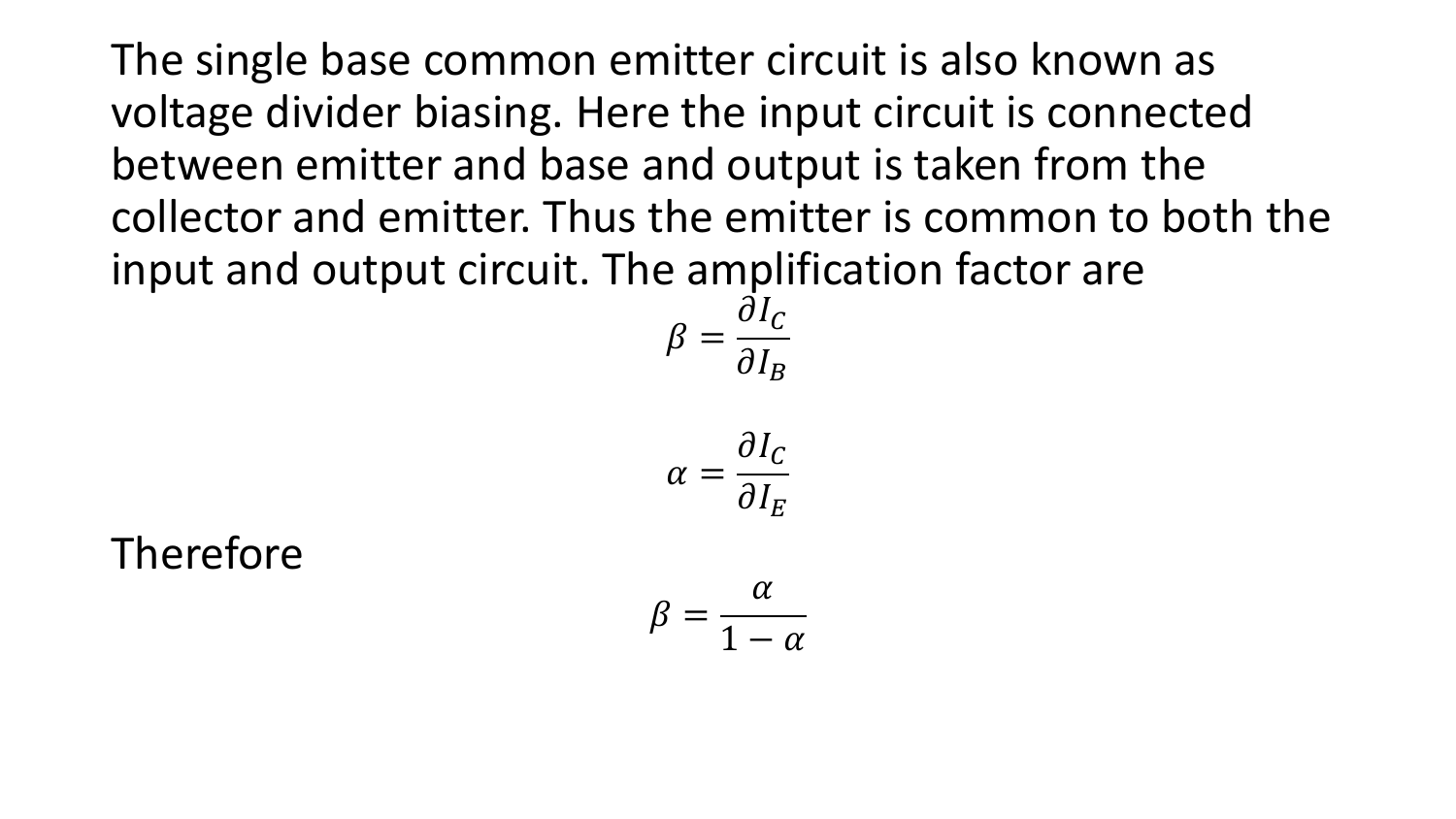Using appropriate parameter values we can replace bio-polar transistor in  $CE$  circuit with equivalent  $h$  –  $parameter$  circuit  $(ii)$  and  $(iii)$ . This is must be used for small input signal in accordance with linearity requirement for transistor. Since no AC voltage can appear across DC bias source, they are removed from AC equivalent circuit. From Fig (ii) using  $V<sub>O</sub>$  and  $V<sub>i</sub>$  as rms quantities







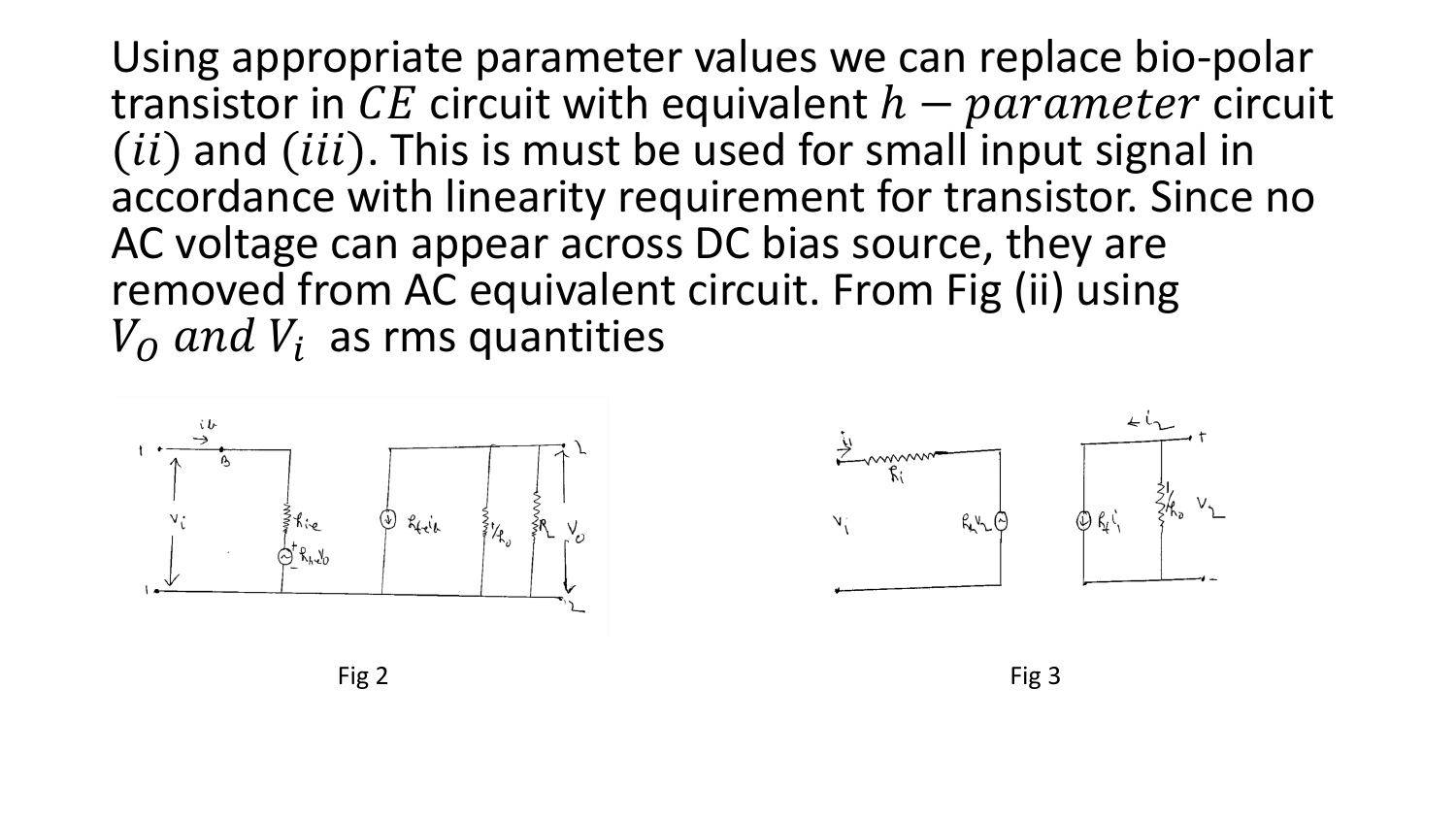$$
V_i = h_{ie}I_b + h_{re}V_0 \rightarrow (i)
$$

$$
I_c = h_{fe}I_b + h_{oe}V_0 \rightarrow (ii)
$$

The frequency of operation will be considered sufficiently low that the internal transistor capacitive reactance can be ignored. Because of assigned polarity of  $I_c$  we have

$$
I_c = -\frac{V_0}{R_L} \rightarrow (iii)
$$

Using equation  $(iii)$  in equation  $(ii)$  we have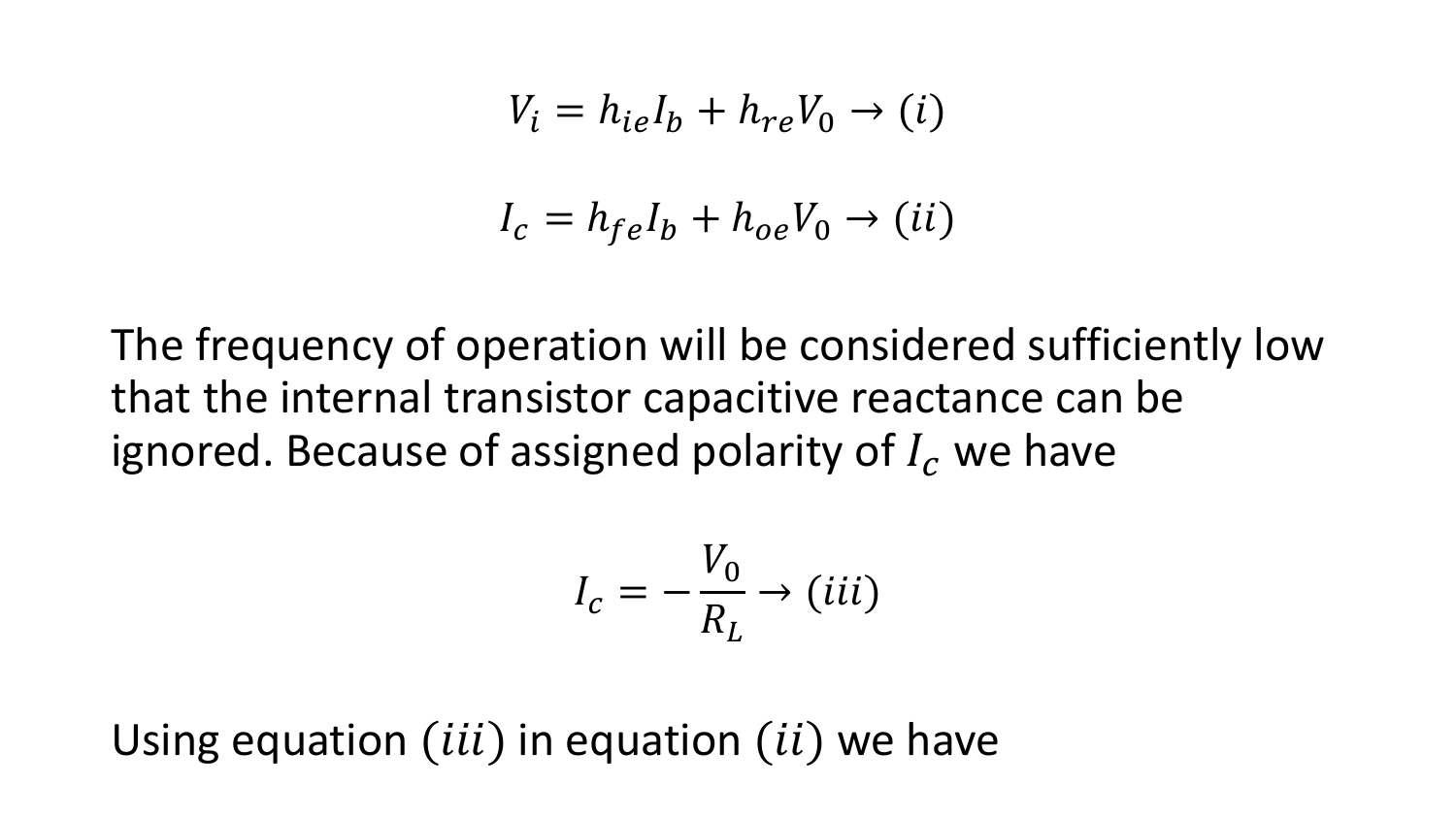$$
\frac{(h_{oe}R_L + 1)V_0}{h_{fe}R_L} = -I_b \rightarrow (iv)
$$

Using equation  $(iv)$  in equation  $(ii)$  we find that

$$
A_{\nu} = \frac{V_0}{V_i} = \frac{-1}{[h_{ie}(h_{oe}R_L + 1)/h_{fe}R_L] - h_{re}} \to (\nu)
$$

This equation (v) gives the expression for voltage gain. For simplification we assume  $h_{re} = 0$  and drop the feedback generator  $(h_{re}V_0)$  from input circuit we are thereby idealising the transistor to a unilateral device.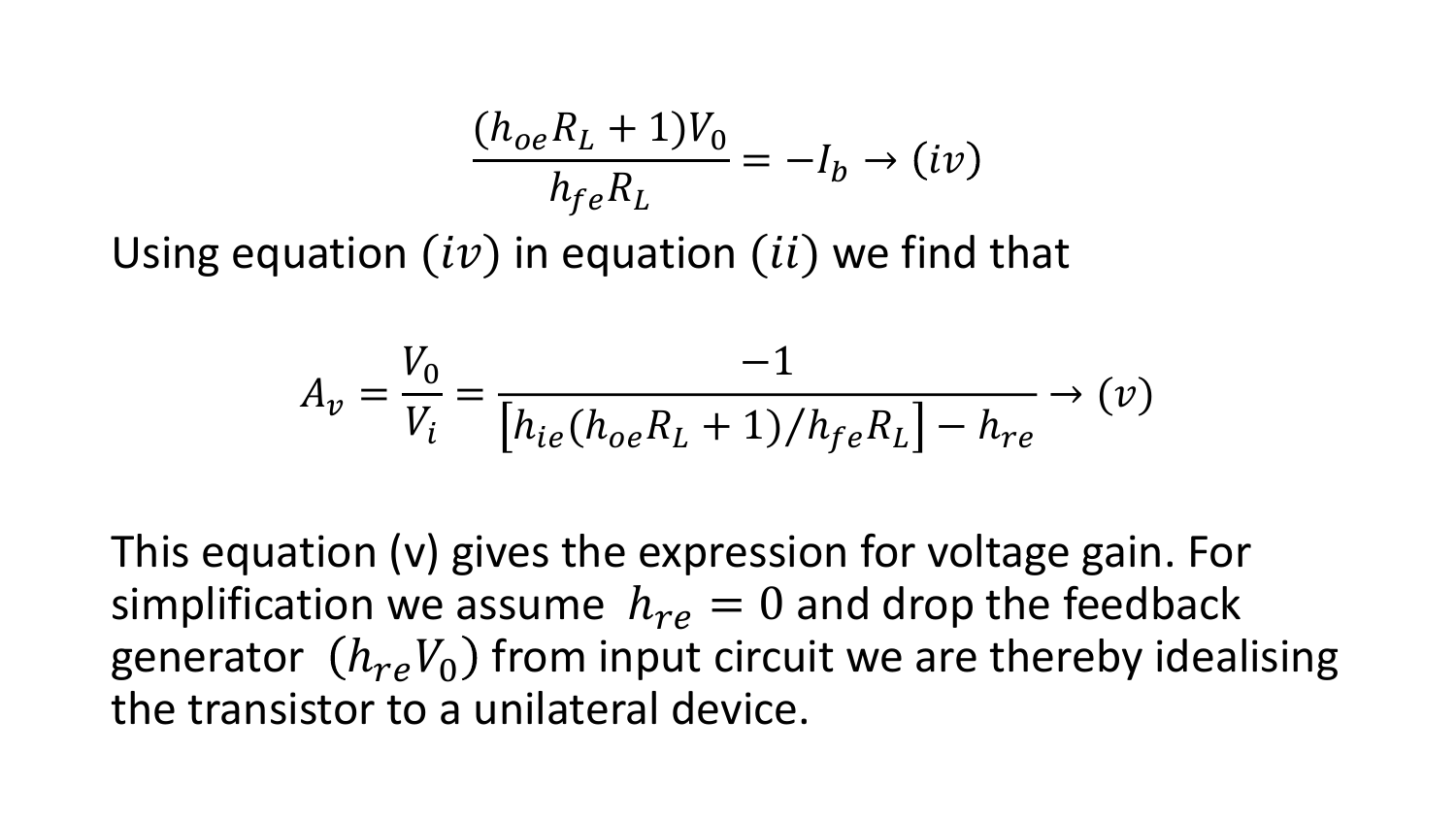Values of  $h_{oe}$  approximate  $10^{-5}$  mhos while values of  $R_L$  may be 4000 to 10,000 ohms. The product of  $h_{oe}R_L$  is therefore small with respect to unity and  $h_{\alpha e}$  can be dropped from equivalent circuit. Then the circuit drawn as in fig  $(iv)$  and the equation  $A_{\nu}$  simplifies as

$$
A_{ve} = \frac{V_0}{V_i} = -\frac{h_{fe}R_L}{h_{ie}} \rightarrow (vi)
$$



Fig 4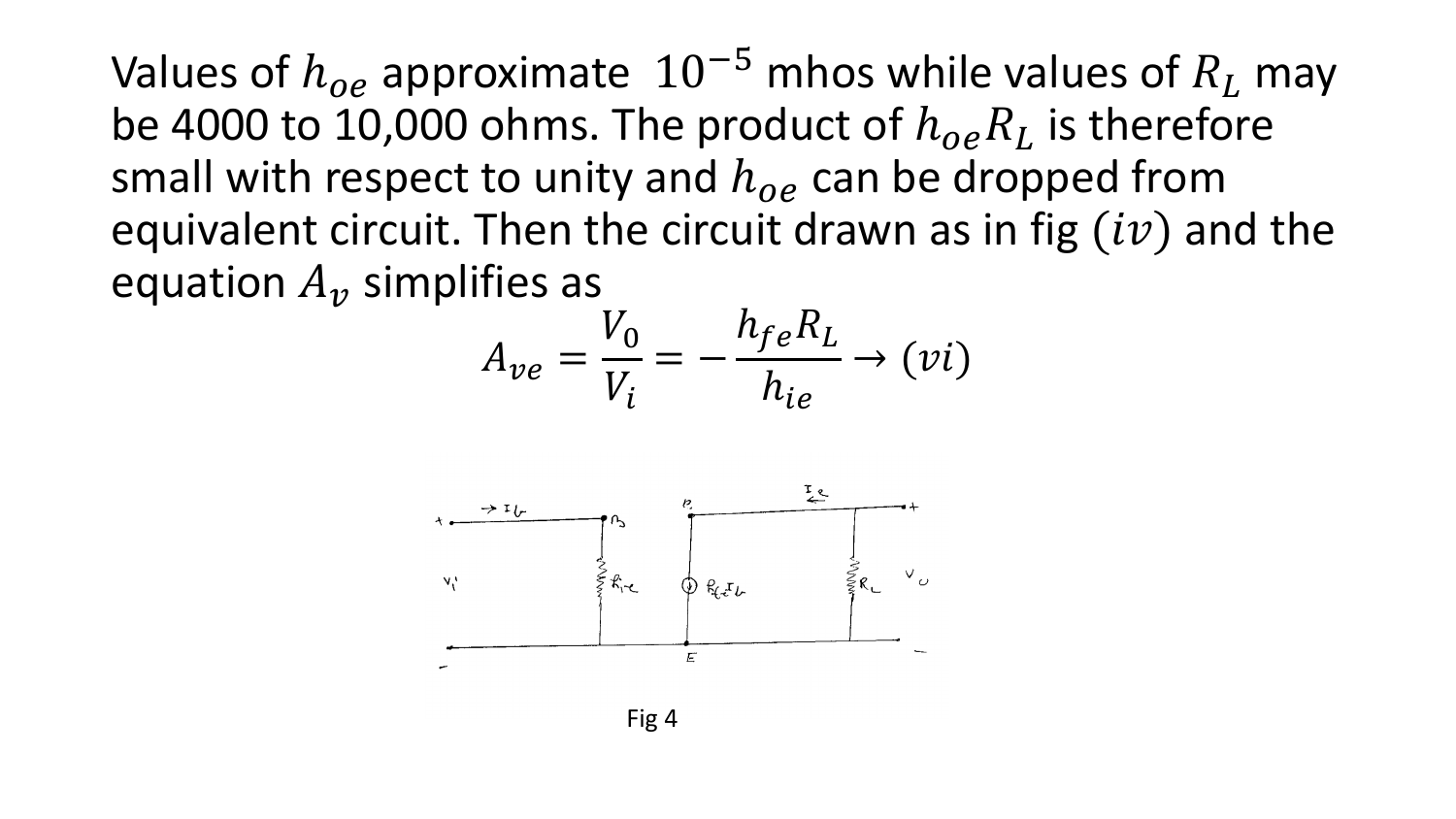Which shows the major factors controlling the voltage gain. The simplifying assumptions do not have a great effect on design accuracy. The current gain is

$$
A_{ie} = \frac{I_c}{I_b} = h_{fe} \rightarrow (vii)
$$

Since  $I_c = h_{fe}I_b$ Here Input Impedance is

$$
R_{ie} = \frac{V_i}{I_b} = \frac{V_{be}}{I_b} = h_{ie} \rightarrow (viii)
$$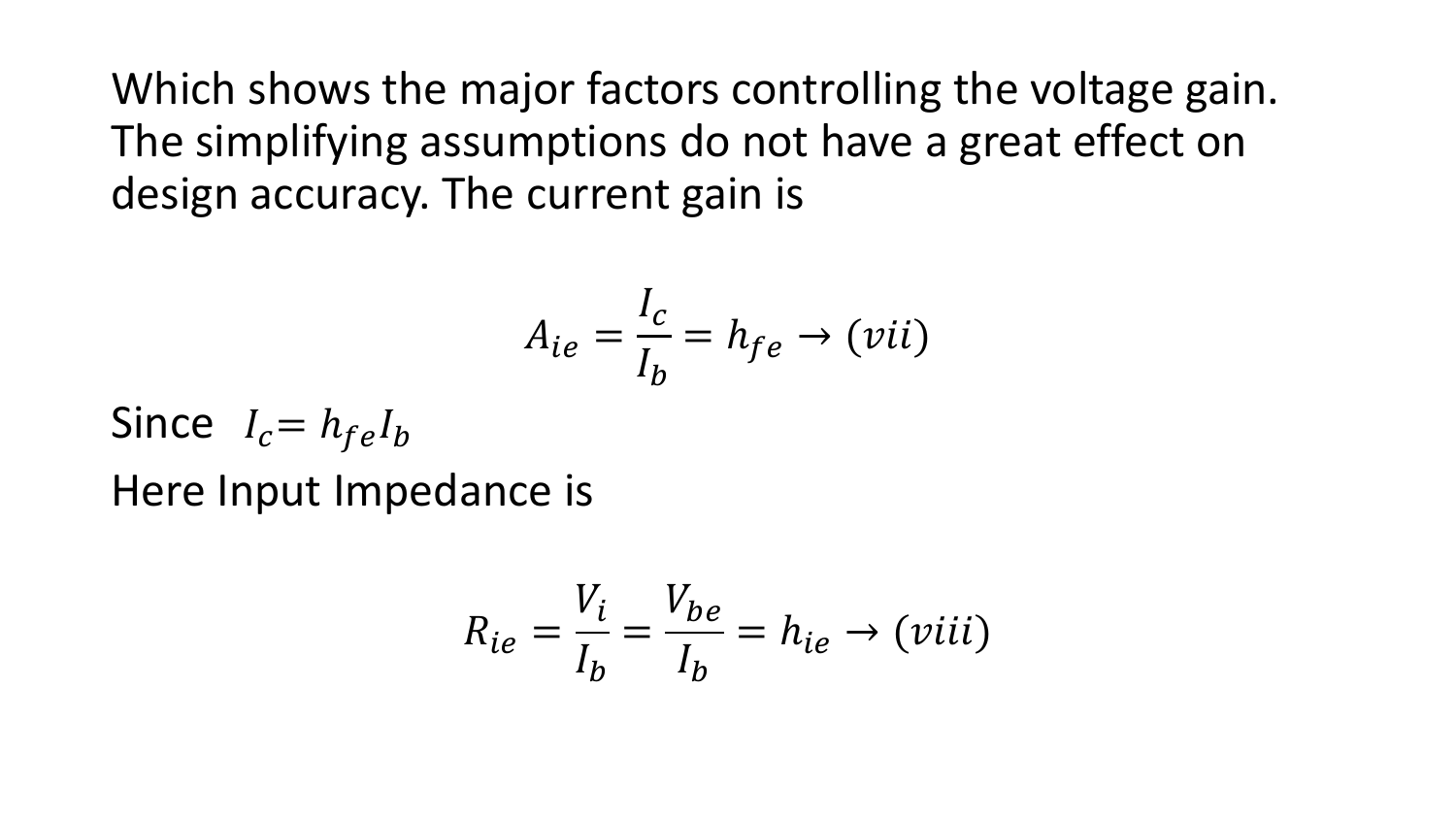Output resistance

$$
R_{oe} = \frac{1}{h_{oe}} \approx \infty \to (ix)
$$

The power gain is

$$
Power\ Gain = |A_{oe}||A_{ie}| = g_m h_{fe} R_L = \frac{h_{fe}^2 R_L}{h_{ie}} \rightarrow (x)
$$

Here

$$
g_m = \frac{I_c}{V_{be}} = \frac{h_{fe}}{h_{ie}}
$$
,  $I_c = h_{fe}$ ,  $h_{fe}I_b = g_mV_{be}$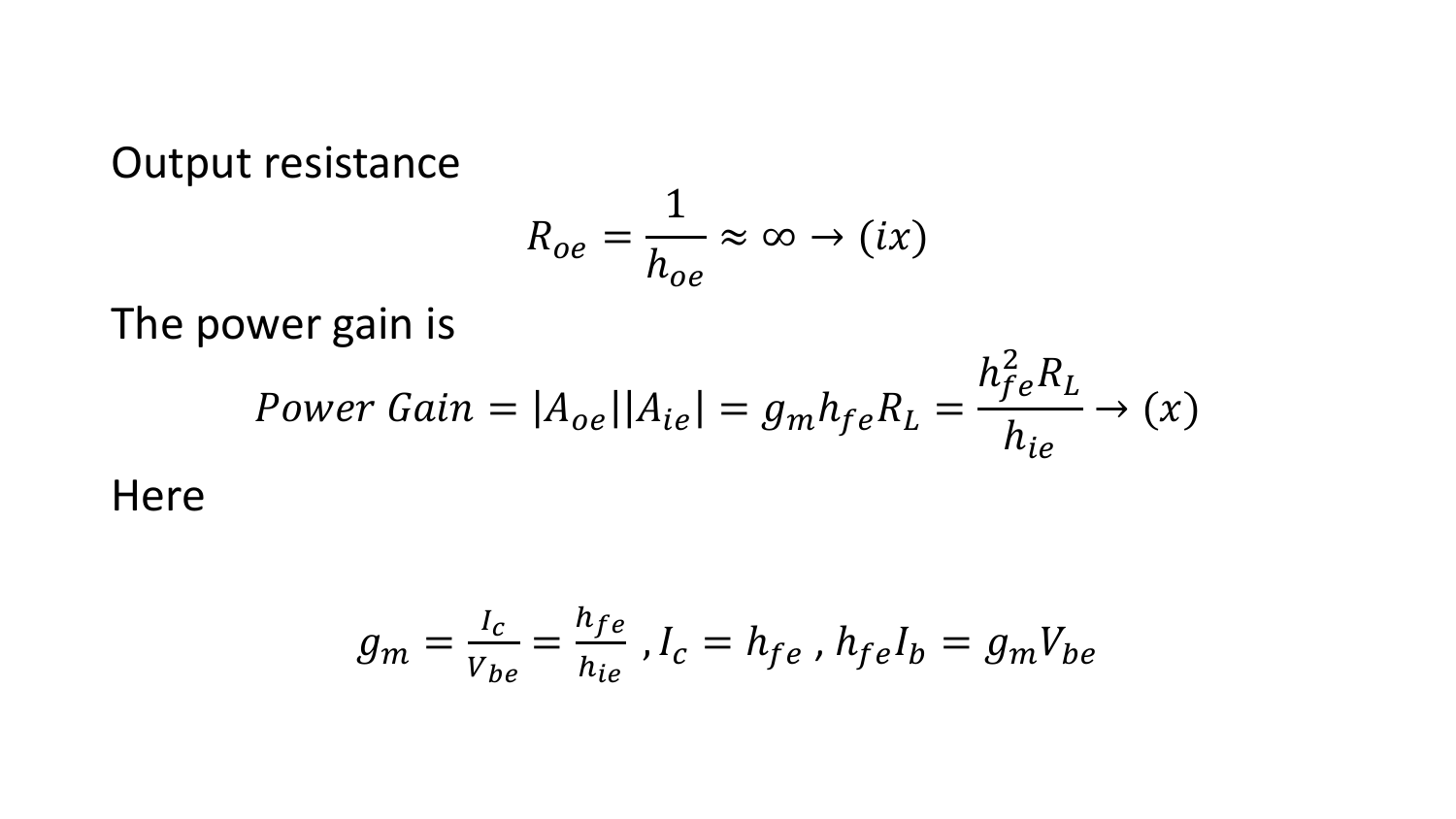## **Common Base Amplifier:**

For common base amplifier the input is applied to the emitter and the output is taken from the collector. The common terminal for both input and output is base. The input signal is applied between the emitter and base terminal while corresponding output signal is taken across collector and base terminal.

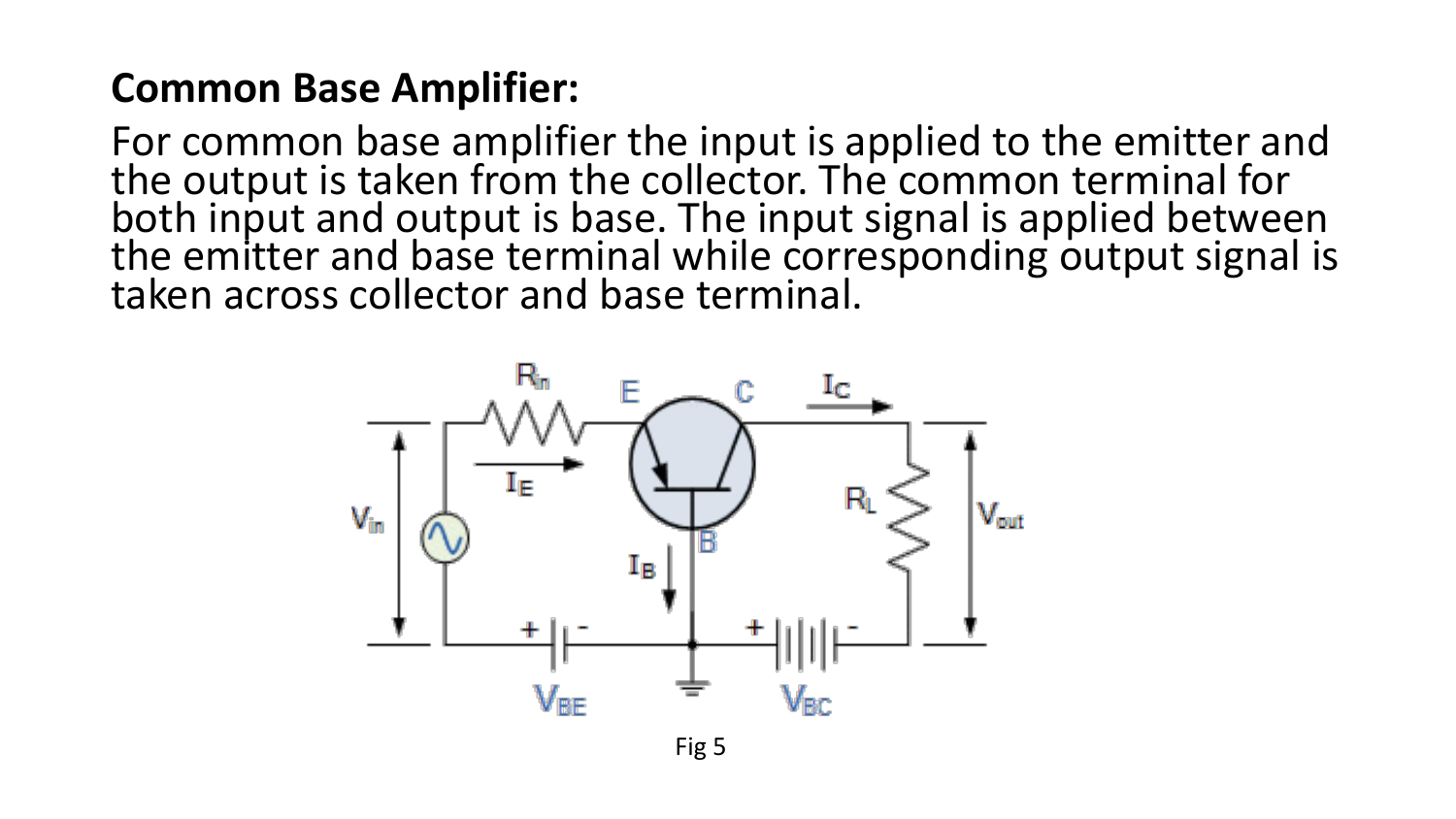In this case transistor is replaced with h-parameter circuit using  $CB$  parameter as shown in  $Fig 5$  in we revert  $CE$ parameters since they are most readily obtained. The input signal is applied between emitter and base and the input current  $I_e$  instead of  $I_b$  in  $CE$  circuit. We can say that

$$
h_{ib}I_e = h_{ie}I_b
$$

And knowing that

$$
I_b = \frac{I_e}{(1 + h_{fe})}
$$

We find that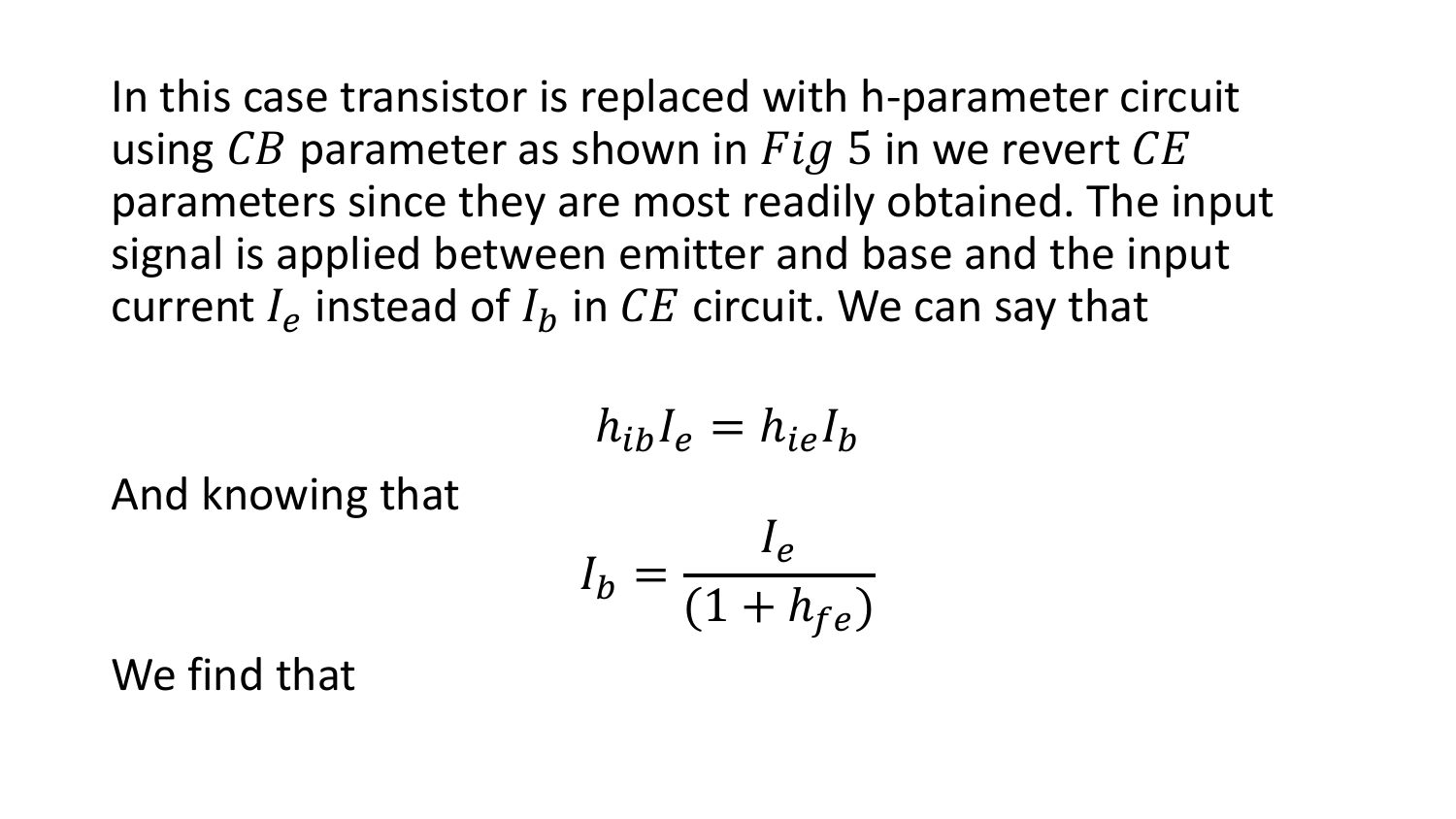$$
h_{ib} = \frac{h_{ie}}{1 + h_{fe}} \rightarrow (xi)
$$

Thus we can replace  $h_{ib}$  with its equivalent value expressed in CE parameter and the circuit is changed to that as shown in *Fig* 7.

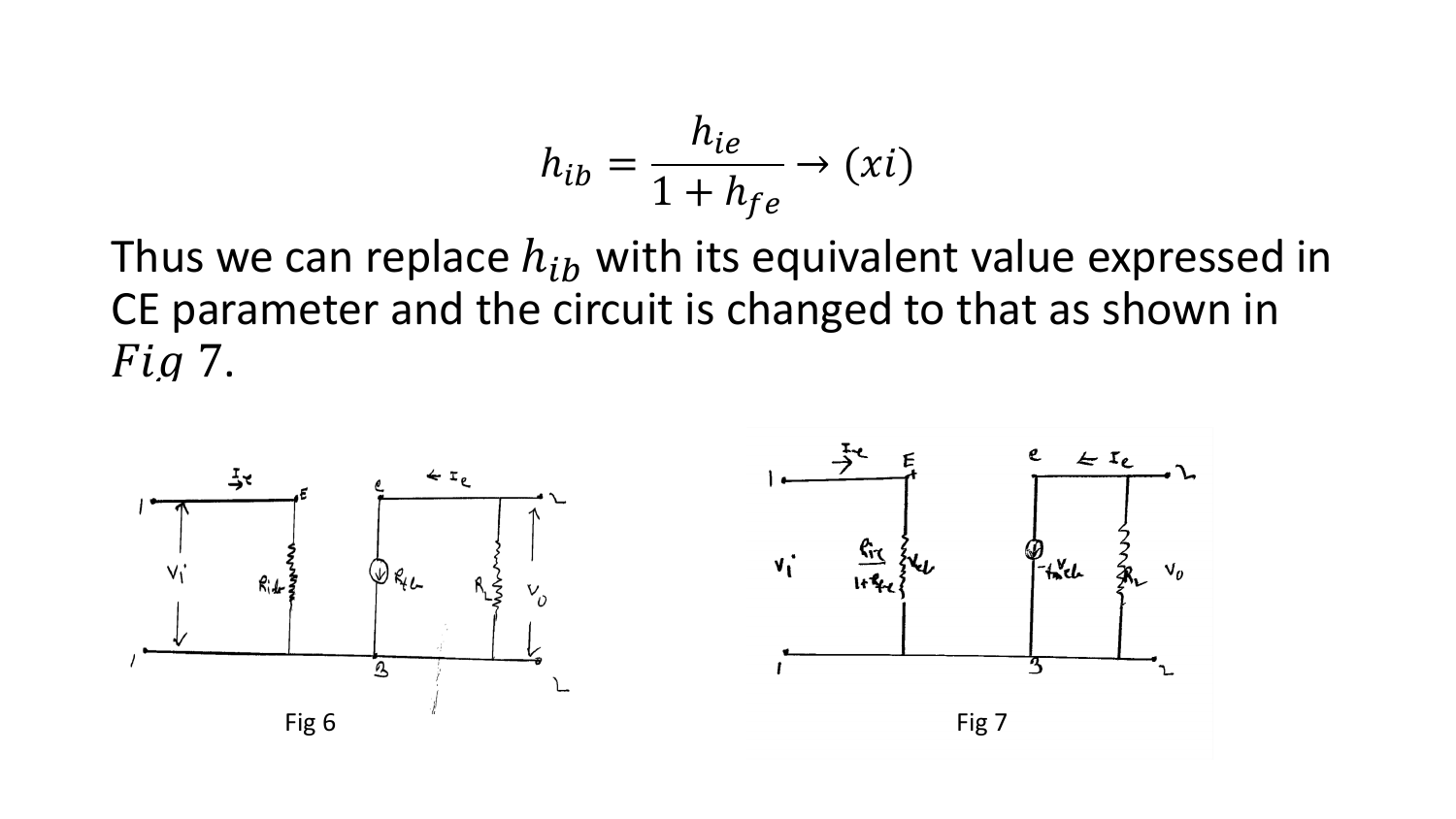By definition we know that

$$
I_c = -\frac{h_{fe}}{1 + h_{fe}} I_e
$$

Again

$$
\frac{h_{fe}}{1+h_{fe}}=\alpha
$$

We can write

$$
V_{eb} = \frac{h_{ie}}{1 + h_{fe}} I_e
$$

## By taking the ratio of these quantities we find that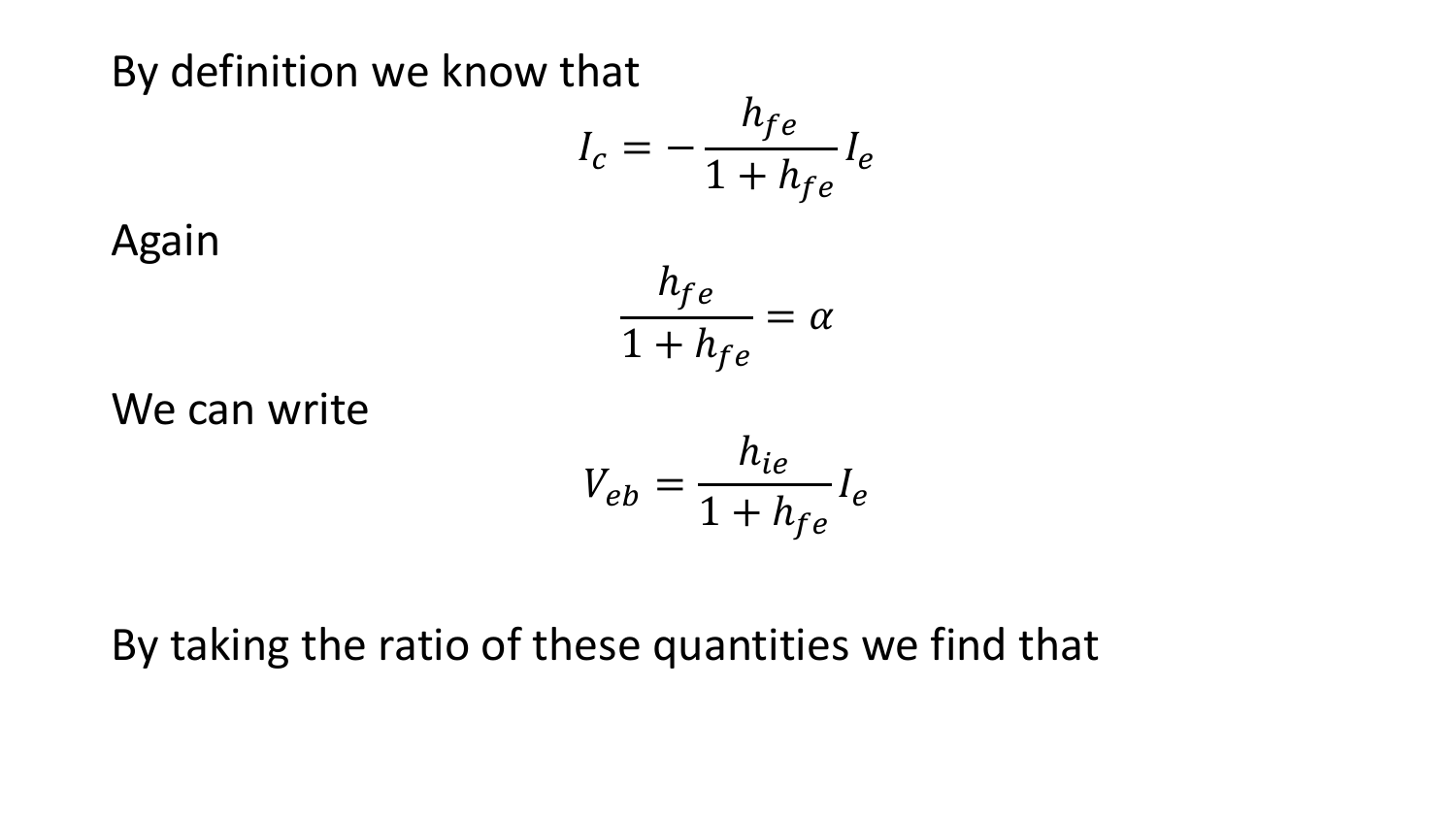$$
g_m = \frac{I_c}{V_{eb}} = \frac{-[h_{fe}/(1+h_{fe})]I_e}{[h_{ie}/(1+h_{fe})]I_e} = -\frac{h_{fe}}{h_{ie}}
$$

$$
g_m = -\frac{h_{fe}}{h_{ie}} \rightarrow (xii)
$$

The transconductance for  $CB$  circuit has same magnitude as far the CE circuit. The negative sign arise because we are using  $V_{eh}$  for the input voltage rather than  $V_{bc}$ . From circuit  $I_c = -g_m V_{eb}$ and output voltage is

$$
V_0 = -I_c R_L = g_m R_L V_{eb} \rightarrow (xiii)
$$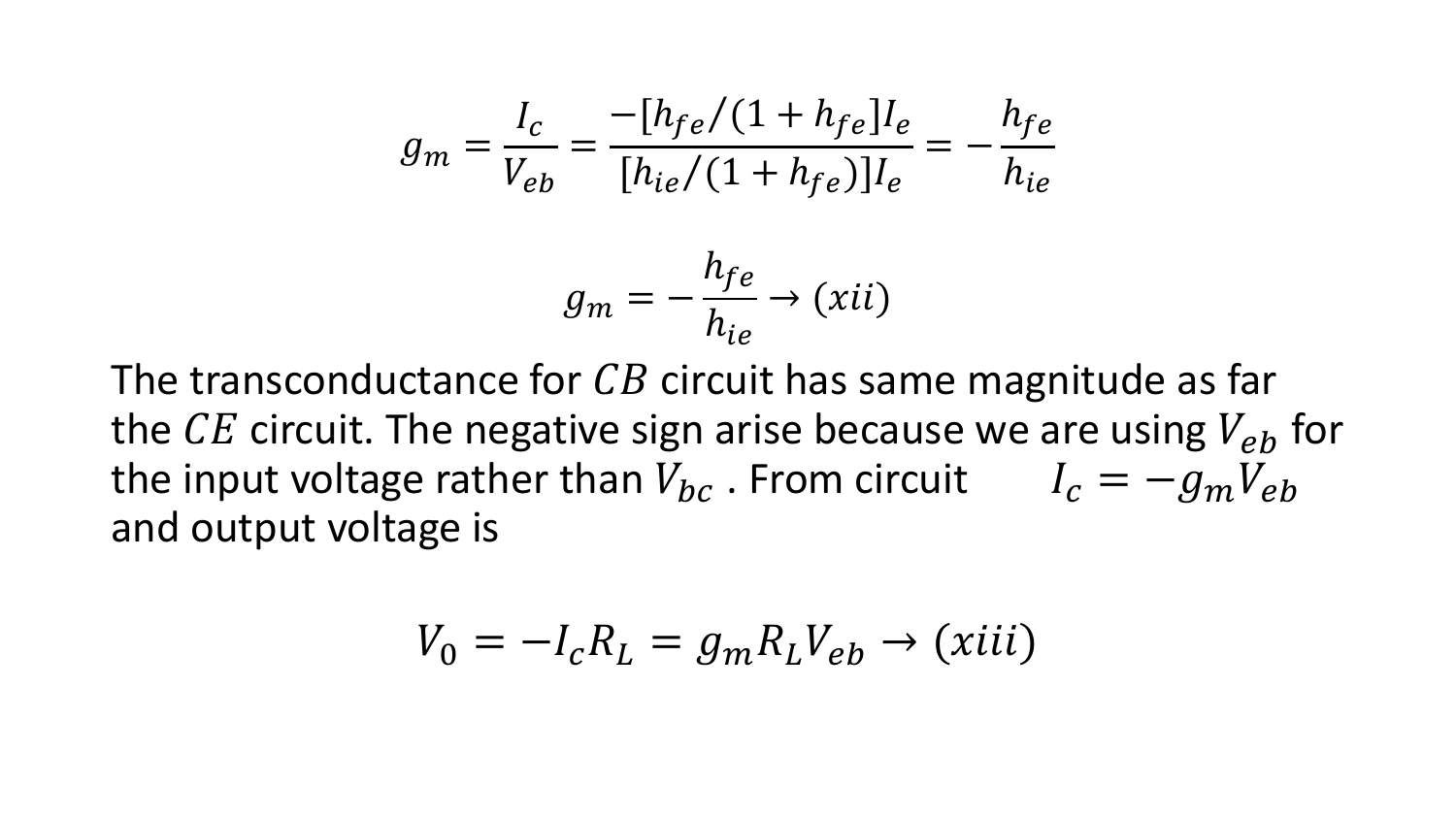Since  $V_{eb} = V_i$  the voltage gain for CB circuit is

$$
A_{vb} = \frac{V_0}{V_i} = g_m R_L \rightarrow (xiv)
$$

In  $CB$  circuit there is no phase shift in voltage gain. From the above relation we find that the current gain as

$$
A_{ib} = \frac{I_e}{I_b} = -\frac{g_m h_{ie}}{1 + h_{fe}} \approx -1 \rightarrow (xv)
$$

There is a phase shift of  $180^0$  in current gain. The input reactance at  $(1,1)$  port can be approximate as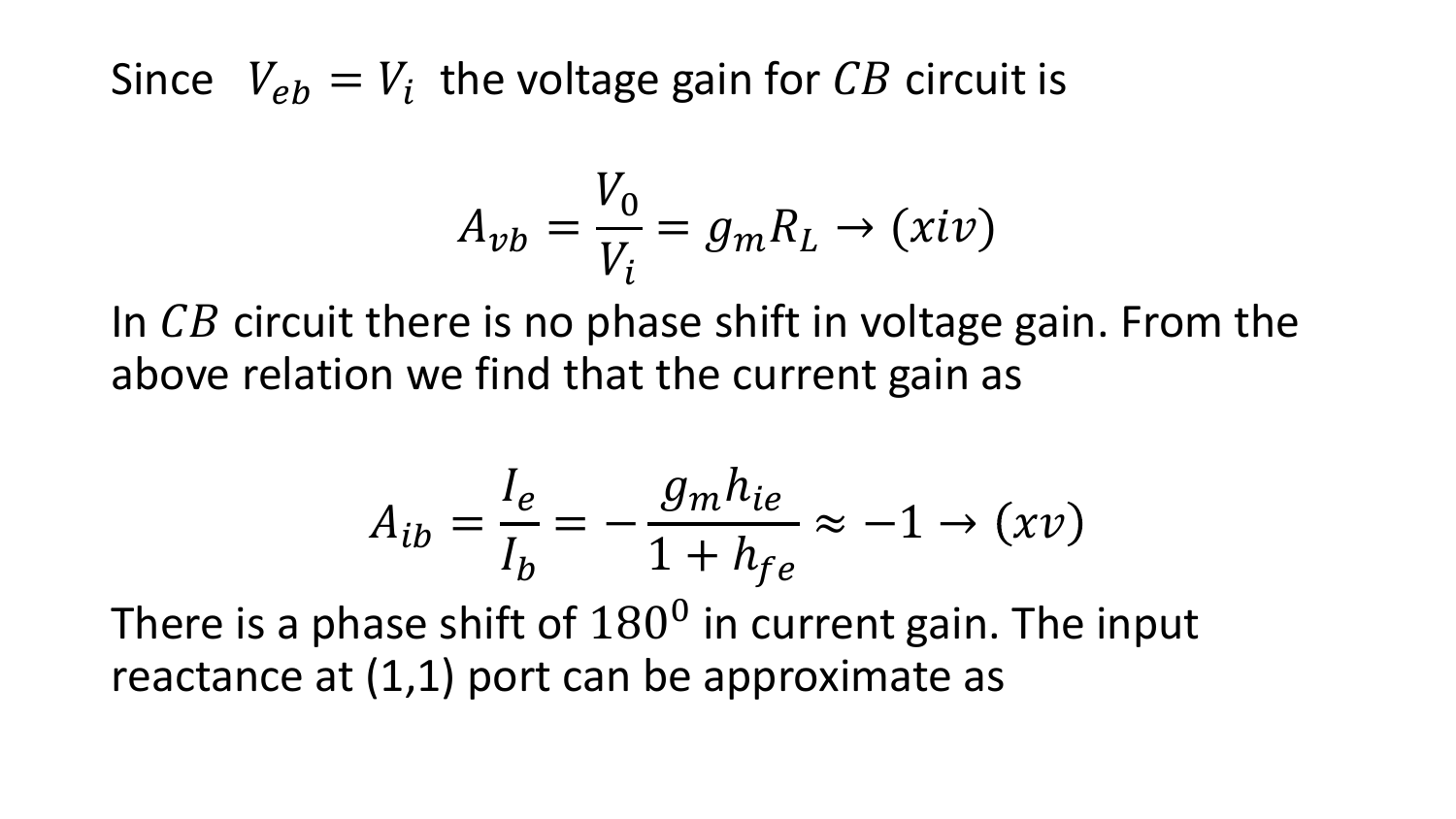$$
R_{ib} = \frac{h_{ie}}{1 + h_{fe}} \approx \frac{h_{ie}}{h_{fe}} = \frac{1}{g_m} \rightarrow (xvi)
$$

This is low resistance. To find the output resistance at (2,2) port we make  $V_i = 0$  which reduce the dependent  $g_m$  source to open circuit. The actual resistance across the port is

$$
\frac{1}{h_{ob}} = \frac{(1 + h_{fe})}{h_{oe}}
$$

And this is usually 1  $M\Omega$  will be neglected as large.

The power gain is

Power Gain =  $|A_{\nu h}| |A_{ih}| = g_m R_l \rightarrow (xvii)$